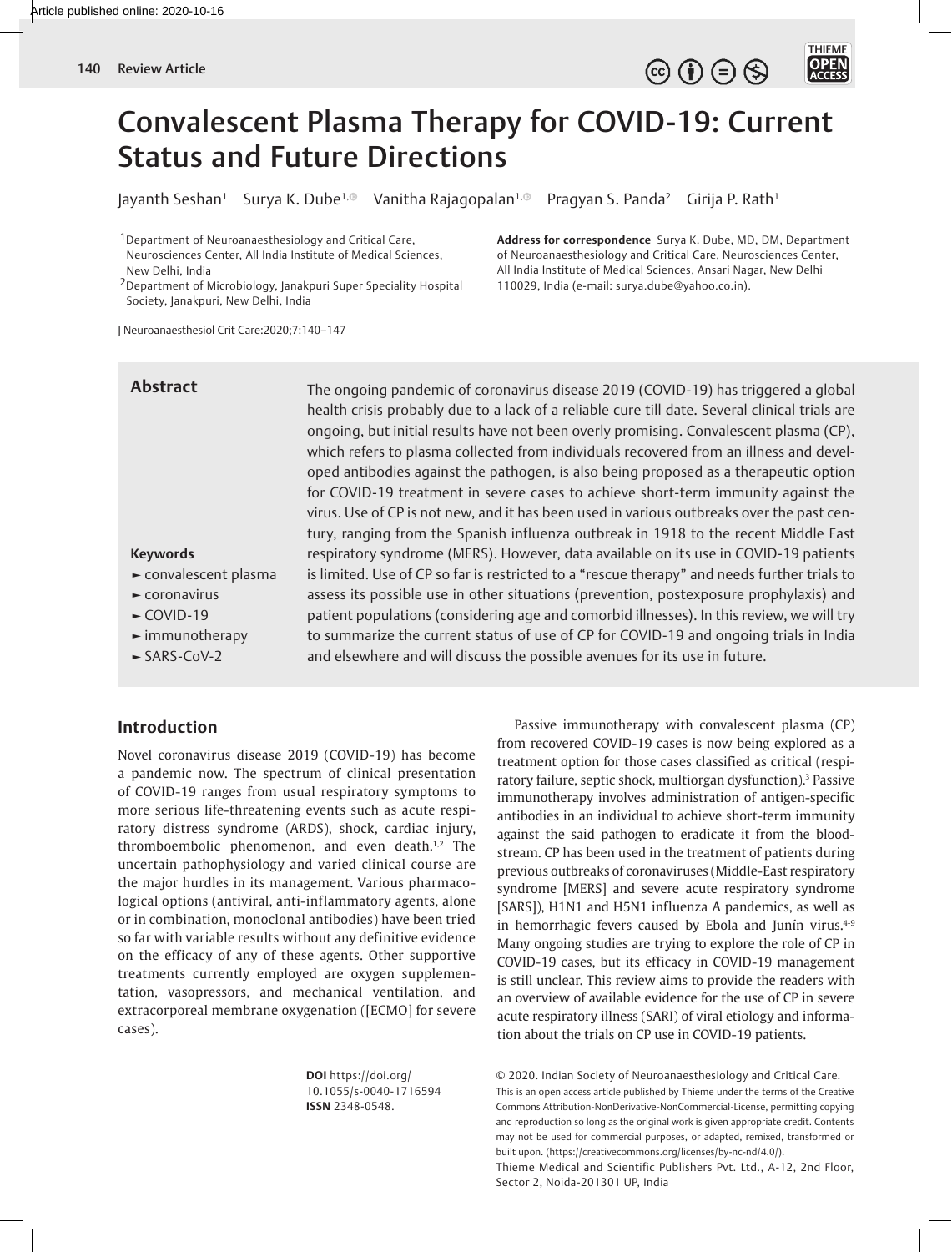# **Rationale for Convalescent Plasma**

Convalescent blood or blood products are collected from an individual recently cured of a disease and developed humoral immunity against the pathogen, hence serve as the human source for specific antibodies. The presence of high titers of neutralizing antibodies in patients who recovered from the viral infection and the absence of such antibodies to the novel virus in the general population forms the basis of this treatment. The proposed mode of action is the rapid reduction in viremia (<48 hours following transfusion) followed by suppression of the proinflammatory state. This helps in rapid patient recovery from various complications such as ARDS. Use of CP in COVID-19 reduces the chances of emergence of antiviral drug resistance, and the polyclonal nature of these antibodies minimizes the risk of escape mutant (which can occur with monoclonal antibody treatment) and faster reduction of viremia as compared with antiviral medications.

## **Selection of Donors**

During the previous SARS outbreak, the criteria adopted for CP donor selection included afebrile status for at least 7 days, chest radiographic improvement by at least 25%, no requirement of oxygen supplementation, and a minimum of 14 days following symptom onset.<sup>5</sup> Similar criteria may be chosen for the present pandemic of COVID-19 because both outbreaks are caused by coronavirus, which primarily affects the respiratory system, progressing eventually to involve multiple system dysfunction. The most recent evidence available for CP in COVID-19 is a randomized trial comparing plasma therapy with standard treatment alone in 103 patients wherein laboratory-confirmed (reverse transcriptase-polymerase chain reaction [RT-PCR]) cases of COVID-19, fully recovered and discharged from hospital for more than 2 weeks with at least two negative follow-up RT-PCR, were considered for plasma donation.3 Similar criteria have been proposed by other authors as well.10 In a recent pilot study on COVID-19 patients, the donors chosen were the patients who were 3 weeks postsymptom onset and 4 days postdischarge.<sup>11</sup> The patient and donor eligibility criteria for CP therapy taken out from the U.S. Food and Drug Administration (FDA) guidelines are summarized in **►Table 1**. This FDA guideline has recommendations for health care providers and investigators on the administration and study of investigational CP collected from individuals who have recovered from COVID-19. It also guides on the topics of pathways of use of CP, patient eligibility, collection of plasma, labeling, and record-keeping.12 However, these FDA guidelines provide only information on the use of plasma and do not elaborate on indications for use, dosage, contraindications, or cautions. Nevertheless, it is imperative for the donors to be seropositive for coronavirus and screened negative for hepatitis B and C, HIV, and syphilis. It is prudent to follow previous World Health Organization (WHO) recommendations for the selection of blood donors considering important factors such as age, anemia, obesity, and other comorbidities.13 Informed consent of the donor for CP donation is mandatory.

# **Plasma Collection**

Collection of plasma by apheresis technique and its use as a therapeutic pool is preferred as it allows for larger volumes of collection, more frequent donations (2 weekly intervals), and the possibility of reinfusion of red blood cells to donors, which eliminates any risk of lowering donor hemoglobin levels.14 The allowable plasma volume collection by apheresis is 625 mL for donors, with a bodyweight of 50 to 80 kg, and it can be performed at 2 weekly intervals.15 Although a recent FDA statement has termed guidelines for volume collection *obsolete*, it is preferable to restrict to this limit in the current scenario.<sup>16</sup> This short time interval between two donations (2 weeks), when compared with the interval of 3 months for whole blood donations, is advantageous, although large-scale availability of apheresis machines and trained operators pose major obstacles.<sup>17</sup> Similar to fresh frozen plasma, COVID-19 CP should be frozen within 8 hours after collection, stored in aliquots of 200 mL each, and stored at a temperature of–18°C or lower.

# **Estimation of Antibody Titers**

Transfusion of CP containing high neutralizing antibody titer (NAT) helps to achieve an earlier and effective

**Table 1** Summary of the patient and donor criteria for CP therapy<sup>12</sup>

| Patient eligibility criteria                                                                                                                                                                                                                                                                                                                                                                                                                                                                                                                                                                                                                                                                                                                                                                                                                                                                                                                                                                                                                                                                                                                                                                            |
|---------------------------------------------------------------------------------------------------------------------------------------------------------------------------------------------------------------------------------------------------------------------------------------------------------------------------------------------------------------------------------------------------------------------------------------------------------------------------------------------------------------------------------------------------------------------------------------------------------------------------------------------------------------------------------------------------------------------------------------------------------------------------------------------------------------------------------------------------------------------------------------------------------------------------------------------------------------------------------------------------------------------------------------------------------------------------------------------------------------------------------------------------------------------------------------------------------|
| • Laboratory-confirmed COVID-19.<br>• Severe or immediately life-threatening disease. Severe<br>disease is defined as one or more of the following: dyspnea,<br>tachypnea (≥30/min), SpO <sub>2</sub> ≤ 93%, PaO <sub>2</sub> /FiO <sub>2</sub> < 300, and<br>lung infiltrates > 50% within 24 to 48 h. The presence of<br>respiratory failure, septic shock, and multiorgan dysfunction<br>or failure is defined as life-threatening.<br>• Informed consent provided by the patient or healthcare<br>ргоху.                                                                                                                                                                                                                                                                                                                                                                                                                                                                                                                                                                                                                                                                                            |
| Donor eligibility criteria                                                                                                                                                                                                                                                                                                                                                                                                                                                                                                                                                                                                                                                                                                                                                                                                                                                                                                                                                                                                                                                                                                                                                                              |
| • Evidence of COVID-19 documented by a laboratory test<br>either diagnostic (nasopharyngeal swab) at the time of<br>illness or positive serology (SARS-CoV-2 antibodies) after<br>recovery if prior diagnostic testing was not performed at the<br>time COVID-19 was suspected.<br>• Either complete resolution of symptoms at least 28 days<br>prior to donation or complete resolution of symptoms at<br>least 14 days prior to donation along with negative results<br>for COVID-19 either from one or more nasopharyngeal swab<br>specimens or by a molecular diagnostic test from blood.<br>• Male donors, or female donors who have not been pregnant,<br>or female donors who have been tested since their most<br>recent pregnancy and results interpreted as negative for HLA<br>antibodies.<br>• SARS-CoV-2 NAT testing: when testing is available, neutral-<br>izing antibody titers of at least 1:160 is recommended. A<br>titer of 1:80 may be considered acceptable if an alternative<br>matched unit is not available. A sample maybe stored for<br>estimation at a later date if measures for antibody titer<br>estimation are not available at the time of collection/<br>transfusion. |

Abbreviations: COVID-19, coronavirus disease 2019; CP, convalescent plasma; HLA, human leukocyte antigen; NAT, neutralizing antibody titer; SARS-CoV-2, severe acute respiratory syndrome coronavirus 2.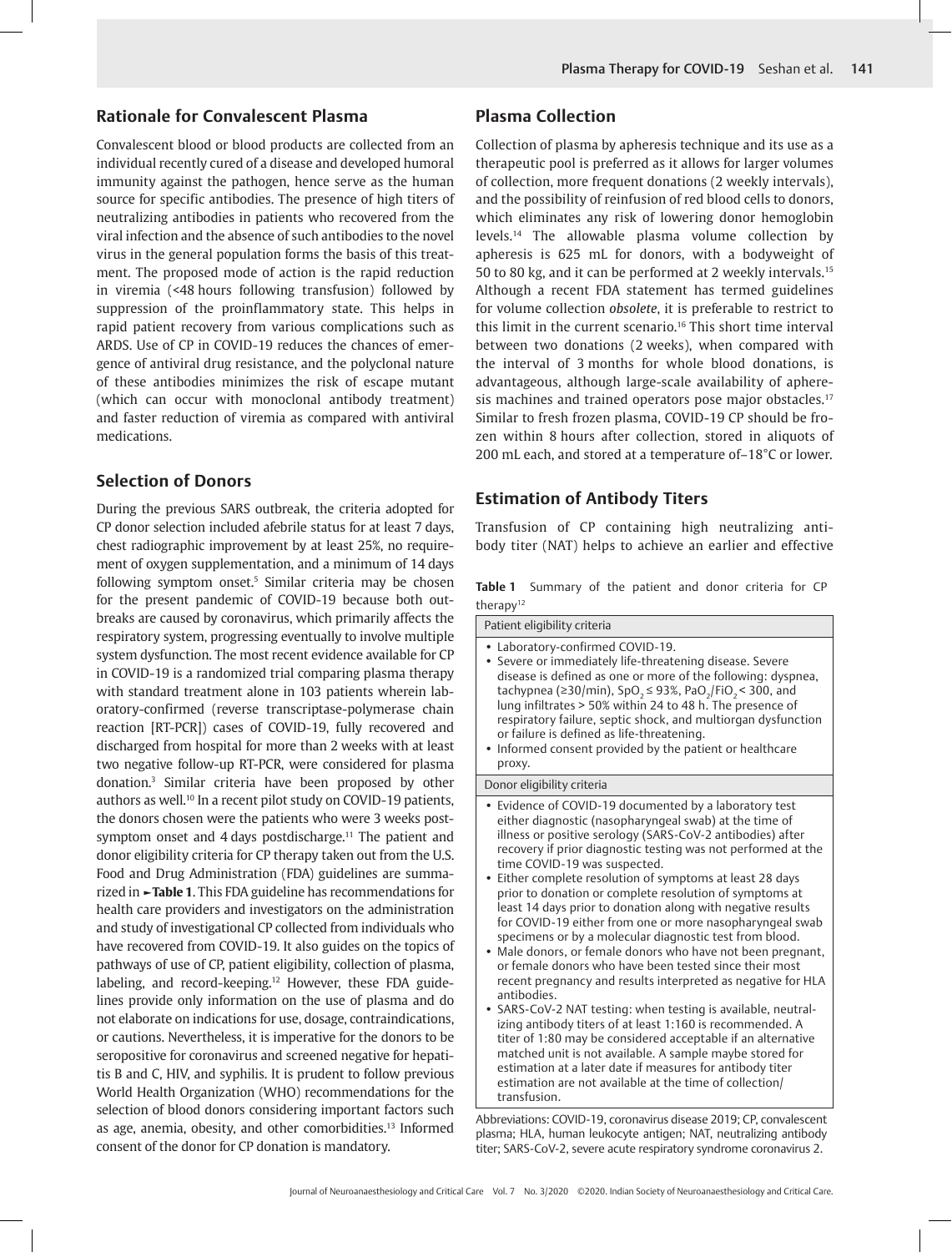seroconversion. The titer of antibody is important as apparent from the fact that during the MERS outbreak, the use of CP did not help in clinical recovery, and one of the possible reasons suggested was the lack of proper estimation of NAT. It was hypothesized that the plasma transfused to the patients could have had low antibody titers since it was collected from cases who recovered from a mild illness and hence did not develop high antibody levels.4,18,19 The other problem with low serum antibody titers is an antibody-dependent enhancement (ADE) of the virus, which will be discussed later.<sup>20</sup> Li et al in their study on COVID-19 patients estimated the antibody titer against a spike protein on the receptor-binding domain (S-RBD) and showed that titers of at least 1:640 were required for transfusion.3 Evidence from the use of CP during previous viral outbreaks indicates toward the clinical efficacy of CP with an antibody titer of 1:160 in SARS and H1N1 influenza A.5,6 In their recommendations for investigational plasma treatment for COVID-19, the FDA suggests a NAT of 1:160, if the estimation is available.12

### **Volume of Convalescent Plasma Transfusion**

Cheng et al in their study on CP in SARS patients used a mean plasma transfusion volume of 279 mL (range: 160–640 mL; 4–5 mL/kg) with a NAT of 1:160 in 80 adult patients (median age: 45 years). They found that the outcome was more dependent on the time of administration than the volume infused.5 Recent studies on COVID-19 patients in China reported the transfusion of one dose of 200 mL of inactivated CP with neutralization activity of >1:640 within 4 hours of collection.3,11 Shen et al reported the effects of plasma transfusion in five critically ill patients suffering from COVID-19, where 400 mL of plasma was transfused.<sup>21</sup> A study on CP for Ebola patients used a strategy of total transfusion of 400 to 500 mL in two aliquots in an hour.<sup>22,23</sup> Based on the current evidence, the use of standard aliquots of 200 mL of CP (4–5 mL/kg) in adults seems to be a rational choice.

#### **Repeat Dose: When and How Much to Give?**

Ko et al reported their experience of CP transfusion in the management of the MERS outbreak in 2015. Out of the 13 patients with respiratory failure, 3 patients received CP and 1 patient received a repeat transfusion 1 week after the initial dose as no seroconversion was observed after the initial dose.4 Arabi et al in their study planned to transfuse 2 units of plasma (250–350 mL/unit) in MERS CoV patients after assessing the feasibility of procuring CP from donors, but their study did not progress to this phase as they did not find donors with adequate antibody titers.18 One case report during the SARS outbreak mentions the use of 500 mL of CP, (250 mL transfused 12 hours apart). Despite clinical recovery with the initial dose, the second dose was also transfused as they planned to deliver 5 g of immunoglobulin (10 g/L of plasma).<sup>24</sup>

# **Ideal Time of Administration of Convalescent Plasma**

Most viral illnesses have maximum viremia at around the end of the first week of infection followed by activation of host immune responses and viral clearance after 2 weeks. In COVID-19, after an incubation period of 2 to 12 days (mean: 5–6 days), patients develop clinical symptoms that progress to severe illness around day 8 (5-10 days of symptom onset).<sup>25</sup> It is therefore ideal to administer CP early in the course of illness. In the study by Li et al, the median duration between symptom onset and randomization to the CP group was 27 days (interquartile range: 22–39). This finding is in stark contrast to all the available literature that favors the early administration of CP (less than 14 days).5,26 It is suggested that the lack of a significant outcome difference in this study (time to clinical improvement, discharge or mortality) compared with standard treatment is due to the delayed administration of plasmatherapy.<sup>3,27</sup>

## **Monitoring for Response to Therapy**

Assessment of response to CP treatment is based on various parameters like a clinical improvement (normalization of body temperature and oxygen saturation, and relief of dyspnea), changes in radiological parameters (resolution of lung lesions on chest CT), and estimation of viral load. A favorable response is usually evident within 2 to 3 days of plasma transfusion. Mair-Jenkins et al in their meta-analysis on the effectiveness of CP on SARI mentioned only one retrospective study that reported nonsignificant reductions in the duration of mechanical ventilation and ECMOfollowing CP.<sup>28,29</sup> The other published studies, they reported, did not show adequate data on critical care support and plasma therapy. Lymphocytopenia is a common finding in COVID-19 and is supposedly related to the consumption and inhibition of the host's immune function by the virus. An increase in lymphocyte count was observed after CP and was associated with clinical recovery.<sup>11,30</sup> Although a reduction in viral load is evident as early as 24 hours of transfusion, its estimation is overshadowed by the more favored clinical, laboratory, and radiological recovery.

# **Adverse Events Following CP Transfusion**

Febrile reactions and mild allergy in the form of urticaria can occur in 1% of those receiving plasma transfusions and are managed with supportive care, antihistamines, and small doses of corticosteroids if required. Risk of severe allergy and anaphylaxis is seen in <1 in 1,00,000 of cases. Rare complications include citrate toxicity (citrate induced hypocalcemia), transfusion-related acute lung injury (TRALI), and transfusion-associated circulatory overload.<sup>31</sup> Although rare, significant attention needs to be paid toward TRALI as it may exacerbate the pulmonary injury caused by coronavirus.<sup>4</sup> The other common adverse events are transient elevation of body temperature, jaundice, and phlebitis. Nonmatched ABO blood administration can lead to serious complications including anaphylaxis.32 The risk of transfusion-related transmission of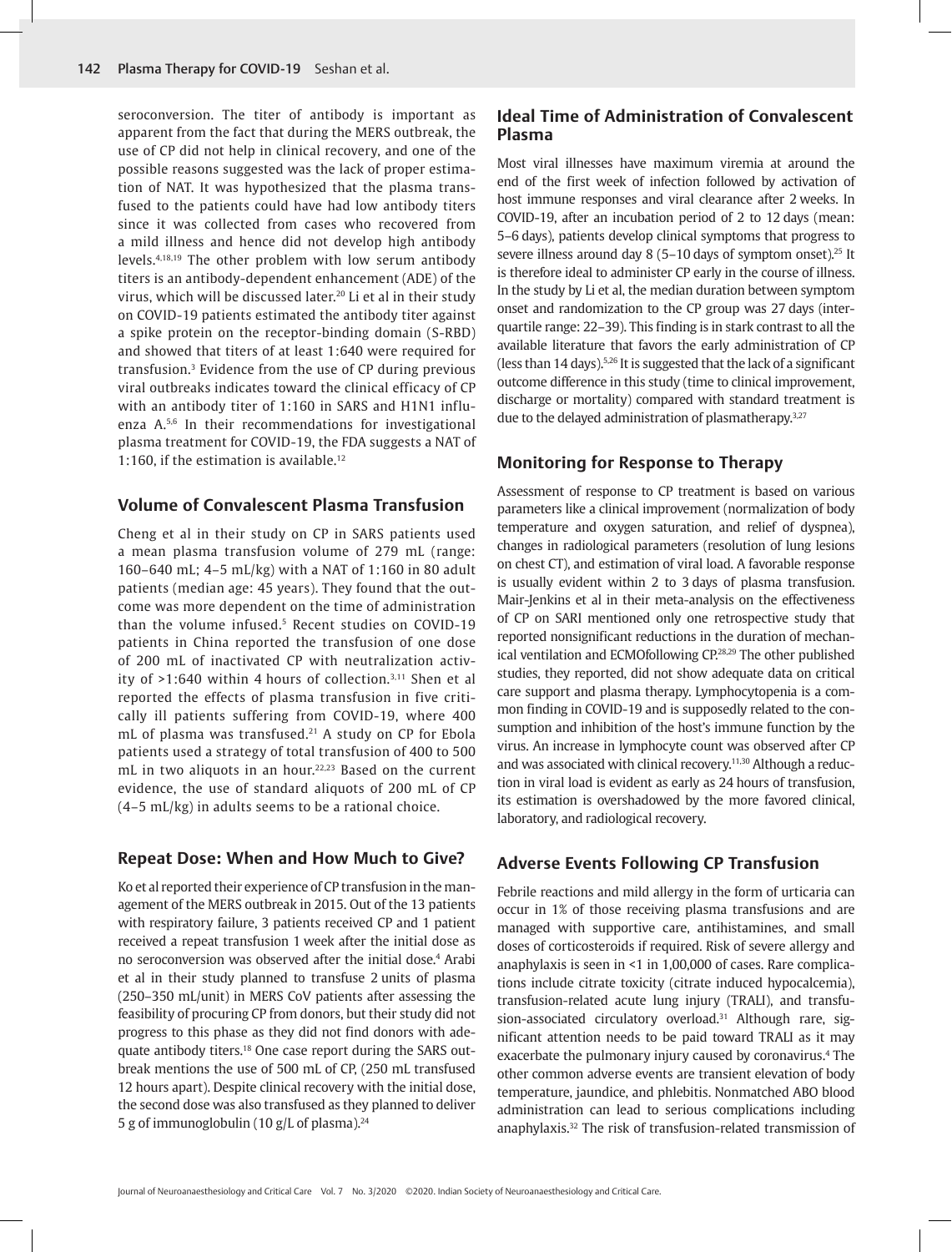blood pathogen is very minimal with the current screening techniques employed. A rare complication that can occur is an ADE of the virus, which was initially observed in the dengue vaccine recipient. It was observed that the risk of severe secondary dengue in the form of dengue hemorrhagic fever (DHF) or dengue shock syndrome (DSS) was high in those with a low antibody titer from either previous illness or vaccination. Though not demonstrated in previous viral outbreaks such as SARS, MERS, and Ebola, a theoretical risk remains with a lower antibody titer in the donor plasma, which may enhance viral penetration in the host cells and hence their replication.20

### **Limitations of Convalescent Plasma**

None of the published studies on viral outbreaks, except one recent trial on COVID-19, has compared CP with other forms of treatment. Most of all studies mention CP as a last resort and given along with standard care including antiviral agents and corticosteroids in some cases, and hence the therapeutic efficacy of CP alone could not be asserted. Even the recent randomized trial was limited by its sample size due to early termination as the disease spread was contained. Limitations of treatment exist at various levels, ranging from donor selection, collection of plasma, estimation of antibody titers, transfusion into the recipient, to its effects on the patient. The selected donor must be free from the virus at the time of selection or else it exposes the health care worker to the disease during screening and collection. Convalescent plasma collection may result in a reduction in the collection of whole blood and blood products, resulting in a shortage/crisis. Given the reports of reinfection following clinical recovery and negative molecular reports, it becomes mandatory to include retesting for the virus in a potential donor even if he/she has tested negative already.

In an unexpected outbreak with a large requirement of plasma, it may not be feasible to estimate NAT as it requires biosafety level 3 laboratory and may have to rely on ELISA (enzyme-linked immunosorbent assay) for estimation immunoglobulin (Ig) M/IgG.<sup>33</sup> Accordingly, if plasma with inadequate NAT is transfused, seroconversion in recipient may not occur or produce an immediate response leading to worsening.4 There is no certainty regarding the optimal dose and dosage of plasma transfusion in COVID-19. Furthermore, there are no data or trials to support transfusions in pediatric patients.

#### **Available Literature and Current Trials**

**►Table 2** provides a summary of studies on CP therapy in SARI of viral etiology. A Cochrane review on CP in COVID-19 that was recently published assessed eight studies (seven case series and one prospective single-arm intervention study) with a total of 32 participants. They identified "very low-certainty" evidence on the clinical effectiveness (weaning off respiratory support and mortality outcomes) and safety of CP, with all included studies having low reporting quality and high risk of bias; the results of 47 ongoing studies (22 randomized controlled trials) are awaited.34 In the Indian context, a "Phase-II, Openlabel, Randomised Controlled Trial to Assess the Safety and Efficacy of Convalescent Plasma to Limit COVID-19 Associated Complications in Moderate Disease" (PLACID Trial) is currently undergoing under the Indian Council for Medical Research. This study is planned as a multicenter clinical trial with an estimated sample size of 452 and 46 participating institutions in India. This study involves administration of 2 doses of 200 mL each of CP to laboratory-confirmed cases of COVID-19 with moderate disease (as defined by respiratory rate  $> 24$ /minute; PaO<sub>2</sub>:FiO<sub>2</sub> of 200–300) and assesses the avoidance of progression to severe ARDS or mortality at 28 days. Seven other trials are ongoing at various centers in the country and are in the recruitment phase, with results awaited. Most of them are designed as randomized trials to compare the efficacy of CP transfusion with the usual standard of care.<sup>35,36</sup> "National COVID-19 Convalescent Plasma Project" is currently undergoing in the United States to assess the efficacy of CP.37

### **Future Directions**

The current literature on CP focuses mainly on its use in critically ill patients. Considering the frequent and unexpected outbreaks of viral illness in this century thus far, it is important to consider plasma as an option not only for treatment in severe cases but also for prophylaxis. Postexposure prophylaxis in the vulnerable population (health care workers, immunocompromised, individuals with comorbidities, etc.) would certainly offer clinical as well as social benefits. Trials are required to test the efficacy of plasma in patients presenting with mild/moderate illness to prevent their worsening to a stage requiring mechanical ventilation. Also, there is no evidence for its use in the pediatric population as they also form a part of the vulnerable population.

### **Conclusion**

At present, CP offers scope as a rescue therapy in the current pandemic COVID-19, even though it is inadequately supported with large randomized trials. Hopefully, more evidence will be available in the near future to support or refute the safety and efficacy of CP not just as a rescue therapy but also as a prophylactic measure in COVID-19 management.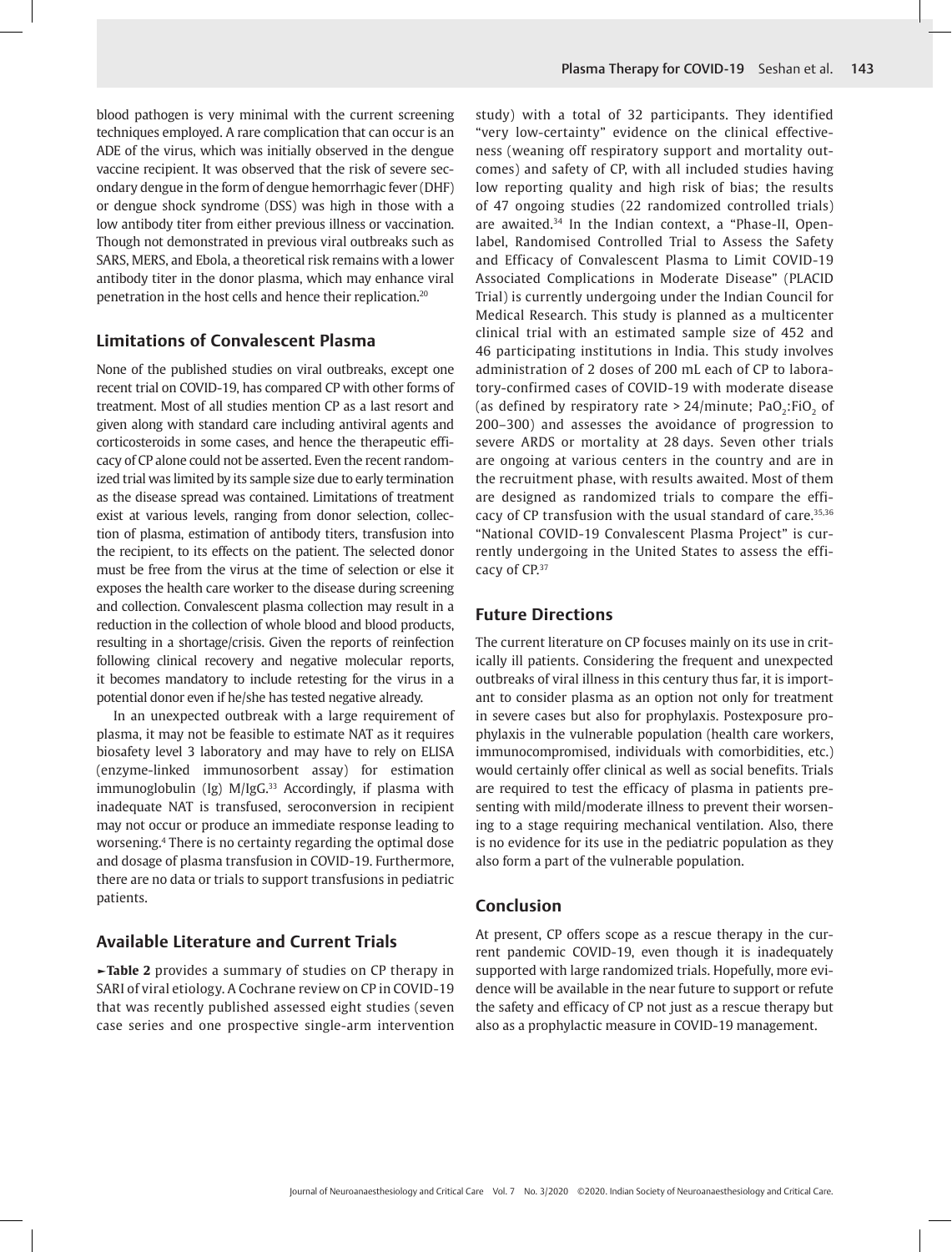|                                                                          | Summary of findings <sup>®</sup> |                               | among subgroups (severe and life-threatening) who<br>Primary outcome: clinical improvement in 28 days<br>No statistical difference in outcomes between the<br>Limitation: small sample size, early termination of<br>Secondary outcome: 28-days mortality<br>No significant outcome difference<br>52 (CP group) vs. 51 (control)<br>study groups<br>received CP<br>study | Negative RT-PCR and off-ventilator 3-4 days after the<br>ECMO in two patients prior to transfusion; weaned<br>Postpartum female: longer course of recovery<br>last dose<br>off later | $\uparrow$ PaO <sub>2</sub> /FiO <sub>2</sub> , normal temperature, and resolution of<br>Critically ill patients on mechanical ventilation<br>chest lesions on imaging after CP | Better outcome if transfused <14 days of admission<br>Correction of lymphocytopenia, correction of LFT<br>Limitation: non-randomized | Controls received only standard care before enrolling<br>No significant survival benefit (mortality 31 vs. 38%)<br>Minor reactions to transfusions, such as fever, skin<br>rash, requiring interruption or reduction of dosing<br>Plasma collection from recovered cases with mild<br>due to low seroconversion<br>illness<br>cases | ↓ mortality in SARI (CP vs. placebo/no therapy)<br>Survival benefit if given early in disease<br>(Odds ratio: 0.25 [95% CI: 0.14-0.45]) | (Continued)<br>600-900 mL plasma collected from donors<br>Poor clinical response if given after day 16<br>Good response: discharge at day 22<br>74% (plasma) vs. 19% (steroid) |
|--------------------------------------------------------------------------|----------------------------------|-------------------------------|--------------------------------------------------------------------------------------------------------------------------------------------------------------------------------------------------------------------------------------------------------------------------------------------------------------------------------------------------------------------------|--------------------------------------------------------------------------------------------------------------------------------------------------------------------------------------|---------------------------------------------------------------------------------------------------------------------------------------------------------------------------------|--------------------------------------------------------------------------------------------------------------------------------------|-------------------------------------------------------------------------------------------------------------------------------------------------------------------------------------------------------------------------------------------------------------------------------------------------------------------------------------|-----------------------------------------------------------------------------------------------------------------------------------------|--------------------------------------------------------------------------------------------------------------------------------------------------------------------------------|
|                                                                          |                                  | administration<br>Time of     | 27 days after symp-<br>tom onset (IQR:<br>$22 - 39$                                                                                                                                                                                                                                                                                                                      | Last dose: day 30<br>Earliest: day 12                                                                                                                                                | $10-22$ days of<br>admission                                                                                                                                                    | $(1QR: 11-19.9)$<br>16.5 days<br>Median:                                                                                             | 2 days after<br>diagnosis                                                                                                                                                                                                                                                                                                           |                                                                                                                                         | Not mentioned                                                                                                                                                                  |
|                                                                          | Recipient details <sup>b</sup>   | Dose and dosage               | Single dose: 200 mL                                                                                                                                                                                                                                                                                                                                                      | two patients received<br>multiple doses (3-8)<br>300 mL (average);                                                                                                                   | Single dose: 400 mL                                                                                                                                                             | Single dose: 200 mL                                                                                                                  | 200-250 mL; two<br>doses; children:<br>$10$ mL/kg                                                                                                                                                                                                                                                                                   |                                                                                                                                         | Single dose:<br>200-400 mL                                                                                                                                                     |
| in SARI of viral etiology <sup>3-6, 11, 21, 22, 26, 28, 32, 38, 39</sup> |                                  | ple collection<br>Day of sam- | 2 weeks after<br>More than<br>recovery                                                                                                                                                                                                                                                                                                                                   | Not provided                                                                                                                                                                         | 10 days after<br>recovery                                                                                                                                                       | postsymptom<br>4 days after<br>onset and<br>discharge<br>3 wk                                                                        | Details not<br>available                                                                                                                                                                                                                                                                                                            |                                                                                                                                         | Not mentioned                                                                                                                                                                  |
|                                                                          | or details <sup>a</sup><br>Don   | <b>NAT</b>                    | specific IgG)<br>(s-RBD-<br>1:640                                                                                                                                                                                                                                                                                                                                        | provided<br>Not                                                                                                                                                                      | $\overline{5}$                                                                                                                                                                  | >1:640                                                                                                                               | Not done                                                                                                                                                                                                                                                                                                                            |                                                                                                                                         | $-2,560$<br>160-                                                                                                                                                               |
|                                                                          |                                  | Author                        | Li et al <sup>3</sup>                                                                                                                                                                                                                                                                                                                                                    | Zhang et al <sup>38</sup>                                                                                                                                                            | Shen et al <sup>21</sup>                                                                                                                                                        | Duan et al <sup>11</sup>                                                                                                             | van Griensven<br>et al <sup>22</sup>                                                                                                                                                                                                                                                                                                | Mair-Jenkins<br>et al <sup>28</sup>                                                                                                     | Soo et al <sup>26</sup>                                                                                                                                                        |
|                                                                          | Study details                    | Sample size                   | 103                                                                                                                                                                                                                                                                                                                                                                      | 4                                                                                                                                                                                    | 5                                                                                                                                                                               | $\supseteq$                                                                                                                          | 418 controls<br>84 cases vs.                                                                                                                                                                                                                                                                                                        | 1,327 patients<br>from 32 studies                                                                                                       | 19 (plasma) vs.<br>21 (steroid)                                                                                                                                                |
| Table 2 Summary of evidence for convalescent plasma therapy              |                                  | Type                          | randomized trial<br>Open-label                                                                                                                                                                                                                                                                                                                                           | Case series                                                                                                                                                                          | Case series                                                                                                                                                                     | Cohort                                                                                                                               | Nonrandomized<br>comparative                                                                                                                                                                                                                                                                                                        | Meta-analysis                                                                                                                           | nonrandomized<br>Retrospective<br>case/control                                                                                                                                 |
|                                                                          | <b>Disease</b>                   |                               | SARS-<br>CoV-2                                                                                                                                                                                                                                                                                                                                                           | SARS<br>CO-V2                                                                                                                                                                        | SARS<br>CO-V2                                                                                                                                                                   | SARS<br>CO-V2                                                                                                                        | Ebola                                                                                                                                                                                                                                                                                                                               | SARI                                                                                                                                    | SARS                                                                                                                                                                           |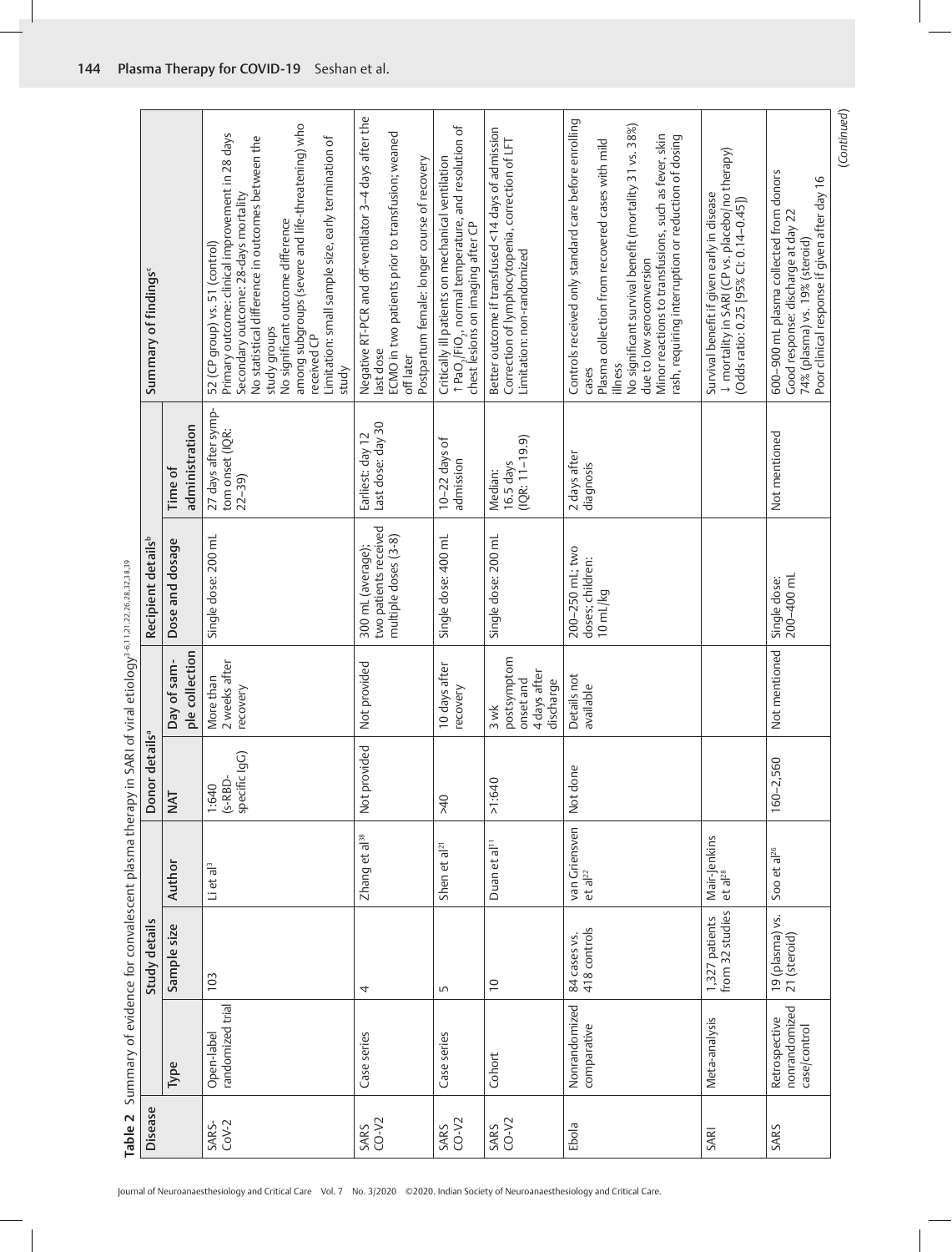| Table 2 (Continued)           |                                                                                                 |                                  |                             |                                               |                                                                                 |                                        |                                                                                     |                                                                                                                                                                                                                                                                                                                                                                                                                                                                                                                                                                                                                                                                                                                                                                                                                                                                                                 |
|-------------------------------|-------------------------------------------------------------------------------------------------|----------------------------------|-----------------------------|-----------------------------------------------|---------------------------------------------------------------------------------|----------------------------------------|-------------------------------------------------------------------------------------|-------------------------------------------------------------------------------------------------------------------------------------------------------------------------------------------------------------------------------------------------------------------------------------------------------------------------------------------------------------------------------------------------------------------------------------------------------------------------------------------------------------------------------------------------------------------------------------------------------------------------------------------------------------------------------------------------------------------------------------------------------------------------------------------------------------------------------------------------------------------------------------------------|
| Disease                       |                                                                                                 | Study details                    |                             | Donor details <sup>a</sup>                    |                                                                                 | Recipient details <sup>b</sup>         |                                                                                     | Summary of findings <sup>®</sup>                                                                                                                                                                                                                                                                                                                                                                                                                                                                                                                                                                                                                                                                                                                                                                                                                                                                |
|                               | Type                                                                                            | Sample size                      | Author                      | TAIN                                          | ple collection<br>Day of sam-                                                   | Dose and dosage                        | administration<br>Time of                                                           |                                                                                                                                                                                                                                                                                                                                                                                                                                                                                                                                                                                                                                                                                                                                                                                                                                                                                                 |
| <b>SARS</b>                   | Case series                                                                                     | $\sim$                           | Yeh et al <sup>39</sup>     | mentioned<br><b>b</b>                         | RT-PCR, stand-<br>ard screening<br>Negative                                     | Single dose:<br>500 mL                 | patient and on days<br>Immediately in one<br>other two patients<br>10 and 11 in the | 500 mL of plasma collected and transfused<br>Viremia cleared in 24 hours                                                                                                                                                                                                                                                                                                                                                                                                                                                                                                                                                                                                                                                                                                                                                                                                                        |
| <b>SARS</b>                   | Retrospective                                                                                   | 80                               | Cheng<br>et al <sup>5</sup> | done<br><b>Not</b>                            | least 7 days of<br>onset and at<br>$>14$ days of<br>symptom<br>recovery         | Mean: 279 mL<br>160-640 mL)<br>(range: | 14 days of admis-<br>sion (range:<br>$7 - 30 d$                                     | 600-900 mL plasma collected and stored in aliquots<br>Time of therapy and RT-PCR positivity at the time of<br>Survival benefit if given within 14 days of onset<br>infusion significantly affect outcome<br>of 200-225 mL each                                                                                                                                                                                                                                                                                                                                                                                                                                                                                                                                                                                                                                                                  |
| <b>MERS</b>                   | Case series                                                                                     | 3                                | Ko et al <sup>4</sup>       | PRNT <sup>d</sup> of 1:40<br>1.80<br>pue<br>F | Two negative<br>third week of<br>symptoms,<br>no dinical<br>RT-PCRs,<br>illness | Not mentioned                          | 14 days of illness<br>Between 8 and                                                 | Seroconversion achieved in only one patient where<br>Second dose was required in one patient<br>All three patients survived<br>PRNT was 1:80                                                                                                                                                                                                                                                                                                                                                                                                                                                                                                                                                                                                                                                                                                                                                    |
| H <sub>1</sub> N <sub>1</sub> | cohort study<br>Prospective                                                                     | 93                               | Hung et al <sup>6</sup>     | 60<br>$\frac{1}{2}$                           |                                                                                 | Single dose:<br>500 mL                 | <7 days of symptom<br>onset and requiring<br>intensive care                         | Suppression of cytokine storm 5 days after<br>CP reduced mortality (odds ratio: 0.2)<br>21 patients transfused<br>transfusion                                                                                                                                                                                                                                                                                                                                                                                                                                                                                                                                                                                                                                                                                                                                                                   |
| influenza<br>Spanish          | meta-analysis<br>Systematic<br>review and                                                       | 1,703 patients/<br>eight studies | Luke et al <sup>32</sup>    | mentioned<br><b>b</b>                         | after recovery<br>(average: ><br>3-60 days<br>10d                               | One to two doses:<br>$100 - 250$ ml    | Specific range not<br>mentioned                                                     | Fever, chills, jaundice, phlebitis reported<br>Early transfusion enhances recovery<br>No randomization<br>No blinding                                                                                                                                                                                                                                                                                                                                                                                                                                                                                                                                                                                                                                                                                                                                                                           |
| assay) for IgG.               | severe acute respiratory syndrome; SARS-CoV-2, severe acute respiratory syndrome coronavirus 2. |                                  |                             |                                               |                                                                                 |                                        |                                                                                     | All donors were fully recovered cases with negative RT-PCR for the virus, ABO compatibility, and pathogen screening mandatory in accordance with the World Health Organization guidelines. "Most recipients were<br>critically ill and CP was used as rescue therapy. 'All recipients received standard care apart from CP: antivirals, corticosteroids, or both. No serious adverse effects were reported. "EUSA (enzyme-linked immunosorbent<br>Abbreviations: CP, convalescent plasma; ECMO, extracorporeal membrane oxygenation; IgG, immunoglobulin G; IQR, interquartile range; LFT, liver function test; MERS, Middle East respiratory syndrome; NAT, neu-<br>tralizing antibody titer; PRNT, plaque reduction neutralization test; S-RBD, spike protein receptor-binding domain; RT-PCR, reverse transcriptase-polymerase chain reaction; SARI, severe acute respiratory illness; SARS, |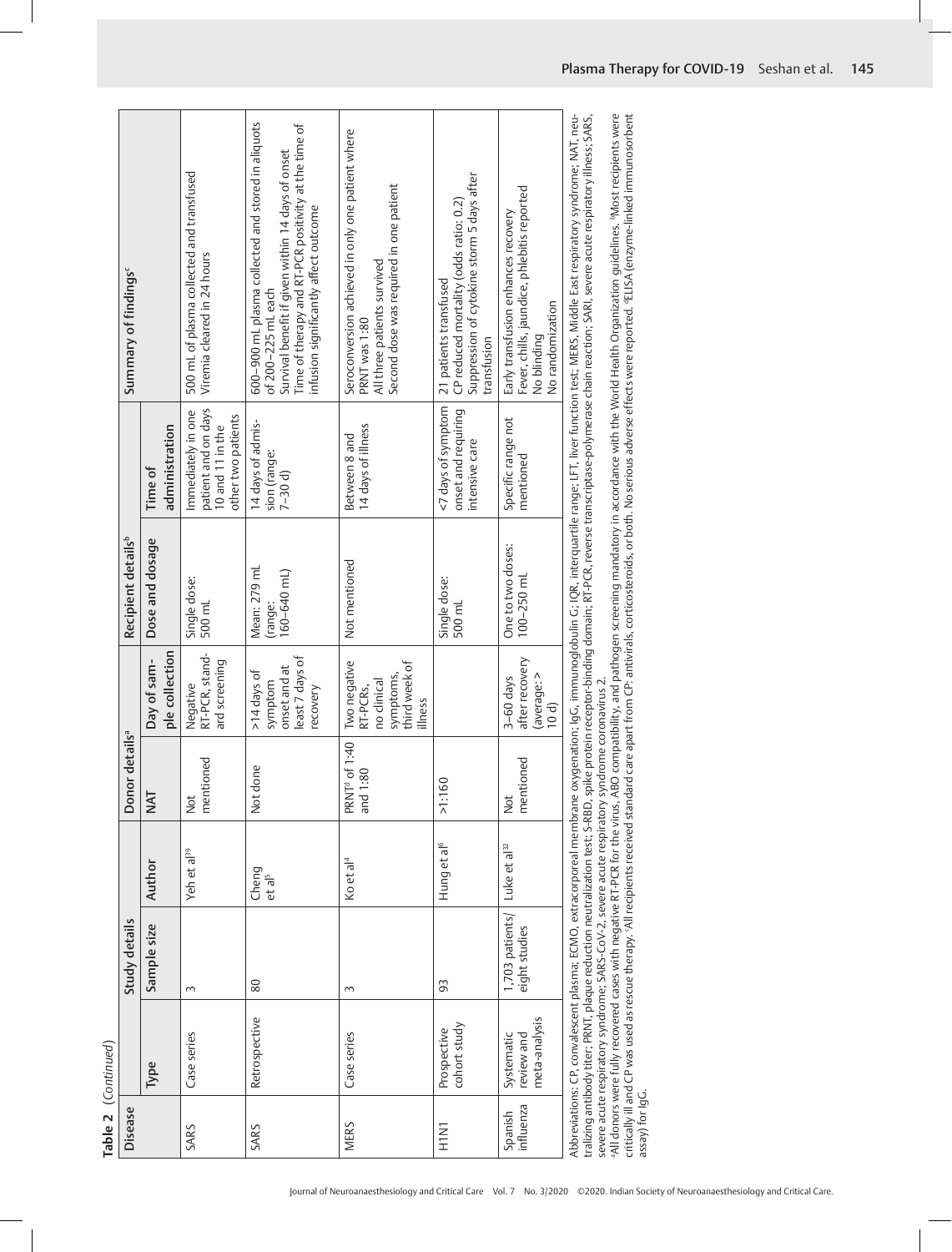#### **Conflict of Interest**

None declared.

#### **References**

- 1 Huang C, Wang Y, Li X, et al. Clinical features of patients infected with 2019 novel coronavirus in Wuhan, China. Lancet 2020;395(10223) :497–506
- 2 Vanamoorthy P, Singh GP, Bidkar PU, et al. The Neurocritical Care Society of India (NCSI) and the Indian Society of Neuroanaesthesiology and Critical Care (ISNACC) Joint Position Statement and Advisory on the Practice of Neurocritical Care during the COVID-19 Pandemic. J Neuroanaesth Crit Care 2020;2:49–114
- 3 Li L, Zhang W, Hu Y, et al. Effect of convalescent plasma therapy on time to clinical improvement in patients with severe and life-threatening COVID-19: a randomized clinical trial. JAMA 2020;324(5):1–11
- 4 Ko JH, Seok H, Cho SY, et al. Challenges of convalescent plasma infusion therapy in Middle East respiratory coronavirus infection: a single centre experience. Antivir Ther 2018;23(7):617–622
- 5 Cheng Y, Wong R, Soo YO, et al. Use of convalescent plasma therapy in SARS patients in Hong Kong. Eur J Clin Microbiol Infect Dis 2005;24(1):44–46
- 6 Hung IF, To KK, Lee CK, et al. Convalescent plasma treatment reduced mortality in patients with severe pandemic influenza A (H1N1) 2009 virus infection. Clin Infect Dis 2011;52(4):447–456
- 7 Zhou B, Zhong N, Guan Y. Treatment with convalescent plasma for influenza A (H5N1) infection. N Engl J Med 2007;357(14):1450–1451
- 8 Sahr F, Ansumana R, Massaquoi TA, et al. Evaluation of convalescent whole blood for treating Ebola Virus Disease in Freetown, Sierra Leone. J Infect 2017;74(3):302–309
- 9 Ruggiero HA, Pérez Isquierdo F, Milani HA, et al. Treatment of Argentine hemorrhagic fever with convalescent's plasma. 4433 cases [in French]. Presse Med 1986;15(45): 2239–2242
- 10 Bloch EM, Shoham S, Casadevall A, et al. Deployment of convalescent plasma for the prevention and treatment of COVID-19. J Clin Invest 2020;130(6):2757–2765
- 11 Duan K, Liu B, Li C, et al. Effectiveness of convalescent plasma therapy in severe COVID-19 patients. Proc Natl Acad Sci U S A 2020;117(17):9490–9496
- 12 U.S. Food and Drug Administration. Recommendations for Investigational COVID-19 Convalescent Plasma. Available at: https://www.fda.gov/vaccines-blood-biologics/investigational-new-drug-ind-or-device-exemption-ide-process-cber/recommendations-investigational-covid-19-convalescent-plasma. Accessed April 29, 2020
- 13 World Health Organization. Blood donor selection: guidelines on assessing donor suitability for blood donation. Available at: https://apps.who.int/iris/handle/10665/76724. Accessed June 5, 2020
- 14 Marano G, Vaglio S, Pupella S, et al. Convalescent plasma: new evidence for an old therapeutic tool? Blood Transfus 2016;14(2):152–157
- 15 Williams AE. FDA Considerations Regarding Frequent Plasma Collection Procedures. Available at: https://www. ihn-org.com/wp-content/uploads/2019/08/4-Williams FreqPlasma-2-21-131.pdf. Accessed June 5, 2020
- 16 U.S. Food and Drug Administration. Compliance Policy Guide (CPG): CPG Sec. 252.110 Volume Limits for Automated Collection of Source Plasma (Obsolete, Withdrawn on 11/28/2017).

Available at: https://www.fda.gov/regulatory-information/ search-fda-guidance-documents/cpg-sec-252110-volum e-limits-automated-collection-source-plasma-obsolete-withdrawn-11282017. Accessed April 27, 2020

- 17 Wong HK, Lee CK, Hung IFN, et al. Practical limitations of convalescent plasma collection: a case scenario in pandemic preparation for influenza A (H1N1) infection. Transfus (Paris) 2010;50(9):1967–1971
- 18 Arabi YM, Hajeer AH, Luke T, et al. Feasibility of using convalescent plasma immunotherapy for MERS-CoV infection, Saudi Arabia. Emerg Infect Dis 2016;22(9):1554–1561
- 19 Jh K, Ma MHS, Ge P, et al. Serologic responses of 42 MERScoronavirus-infected patients according to the disease severity. Diagn Microbiol Infect Dis 2017;89(2):106–111
- 20 Katzelnick LC, Gresh L, Halloran ME, et al. Antibody-dependent enhancement of severe dengue disease in humans. Science 2017;358(6365) :929–932
- 21 Shen C, Wang Z, Zhao F, et al. Treatment of 5 critically ill patients with COVID-19 with convalescent plasma. JAMA 2020;323(16):1582–1589
- 22 van Griensven J, Edwards T, de Lamballerie X, et al. Evaluation of convalescent plasma for Ebola virus disease in Guinea. N Engl J Med 2016;374(1):33–42
- 23 World Health Organization. Use of convalescent whole blood or plasma collected from patients recovered from Ebola virus disease. Available at: https://www.who.int/csr/resources/publications/ebola/convalescent-treatment/en/. Accessed June 4, 2020
- 24 Kong L. Severe acute respiratory syndrome (SARS) Transfus Apher Sci. 2003;29(1):101
- 25 Johns Hopkins Medicine. Coronavirus COVID-19. Available at: https://www.hopkinsguides.com/hopkins/.//view/Johns\_ Hopkins\_ABX\_Guide/540747/all/Coronavirus\_COVID\_19\_\_ SARS\_CoV\_2?refer=true. Accessed April 27, 2020
- 26 Soo YO, Cheng Y, Wong R, et al. Retrospective comparison of convalescent plasma with continuing high-dose methylprednisolone treatment in SARS patients. Clin Microbiol Infect 2004;10(7):676–678
- 27 Casadevall A, Joyner MJ, Pirofski LA. A randomized trial of convalescent plasma for COVID-19-potentially hopeful signals. JAMA 2020. Doi: 10.1001/jama.2020.10218
- 28 Mair-Jenkins J, Saavedra-Campos M, Baillie JK, et al. The effectiveness of convalescent plasma and hyperimmune immunoglobulin for the treatment of severe acute respiratory infections of viral etiology: a systematic review and exploratory meta-analysis. J Infect Dis 2015;211(1): 80–90
- 29 Chan KK, Lee KL, Lam PKN, Law KI, Joynt GM, Yan WW. Hong Kong's experience on the use of extracorporeal membrane oxygenation for the treatment of influenza A (H1N1) Hong Kong Med J 2010;16(6):447–454
- 30 Chen N, Zhou M, Dong X, et al. Epidemiological and clinical characteristics of 99 cases of 2019 novel coronavirus pneumonia in Wuhan, China: a descriptive study. Lancet 2020;395(10223) :507–513
- 31 Hellstern P, Muntean W, Schramm W, Seifried E, Solheim BG. Practical guidelines for the clinical use of plasma. Thromb Res 2002;107:S53–S57
- 32 Luke TC, Kilbane EM, Jackson JL, Hoffman SL. Metaanalysis: convalescent blood products for Spanish influenza pneumonia: a future H5N1 treatment? Ann Intern Med 2006;145(8):599–609
- 33 Mourya DT, Yadav PD, Majumdar TD, Chauhan DS, Katoch VM. Establishment of Biosafety Level-3 (BSL-3) laboratory: important criteria to consider while designing, constructing,